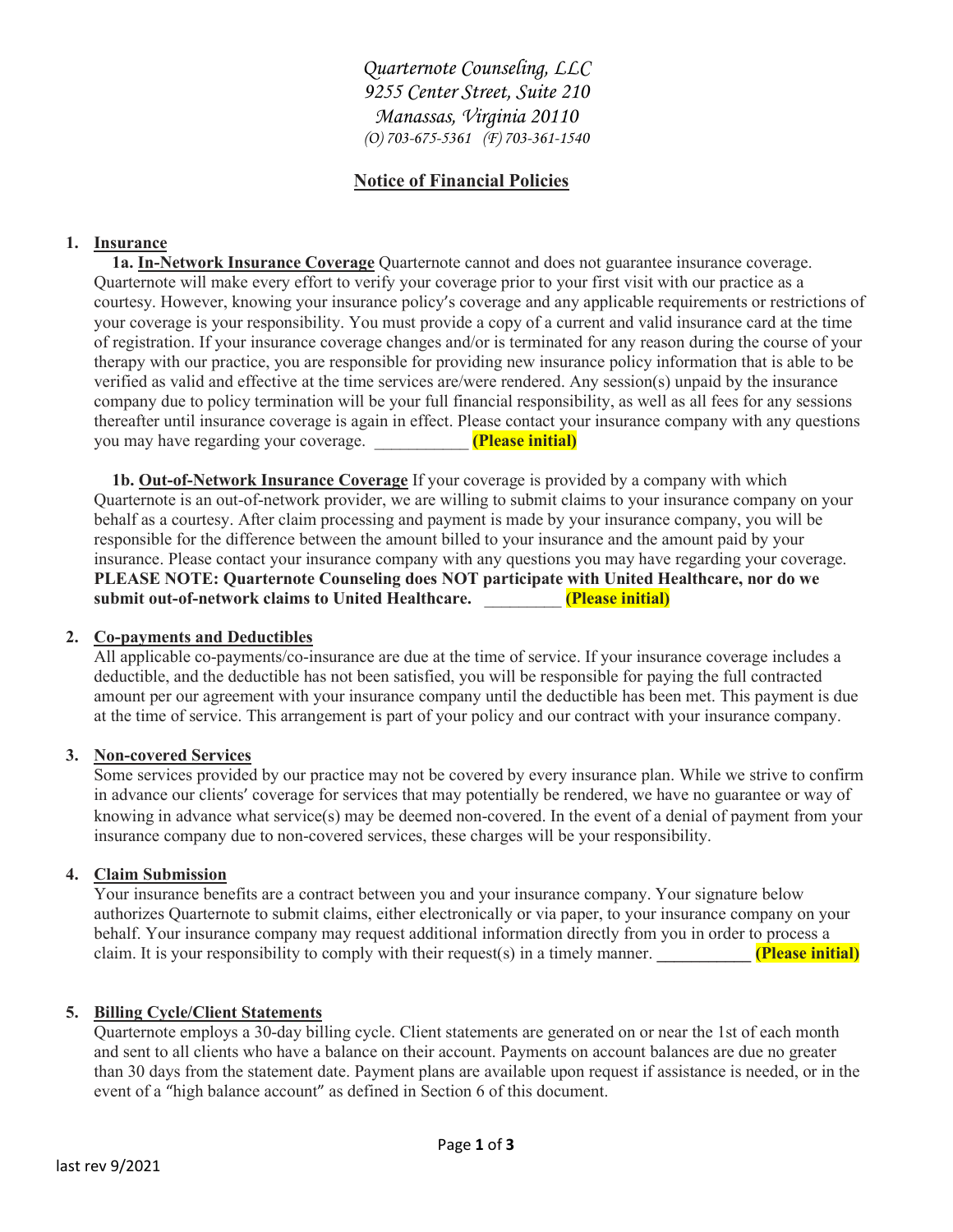# **6. High-Balance Accounts**

Any balance on your account is your responsibility regardless of insurance payment or denial. If, at any time, the balance on your account reaches \$100 or greater, you may not be eligible to receive further services until the balance on the account is less than \$100. Failure to make payment and/or establish and comply with a payment plan will

result in Quarternote providing the client with referral to another practice/therapist. **(Please initial)**

# **7. No-Shows and Cancellations**

A "no-show" is defined as a client failing to attend a scheduled appointment and failing to provide the therapist with a notice of cancellation. When cancelling a scheduled appointment, notice of the cancellation is required to be provided directly to the therapist no later than 7:00pm on the day prior to the appointment in question. All no-shows and all cancellations occurring later than 7:00pm on the day prior are subject to a fee of \$40, which will be applied to the client's account. This charge is the client's responsibility and is not billable to insurance. (**Not applicable for Medicaid-covered clients) \_\_\_\_\_\_\_\_\_\_\_\_ (Please initial)**

## **8. Payment Method(s)**

Payment is accepted in the form of cash, personal check, money order, credit card or debit card. Credit cards and/or debit cards may be used and charged at each session by the therapist or a member of the office staff via manually swiping the card. If desired, clients may authorize a card to be kept on file for automatic processing of applicable charges. This authorization will be in the form of a completed and signed "Credit Card Authorization" form, separate from this document.

## **9. Returned Check Fee**

In the event of a check being returned to us by your financial institution, a \$30 fee will be assessed in addition to the original fee(s) due.

### **10. Documentation Fee**

The fee for requested and additional documentation is \$70/hour, or a prorated portion thereof.

### **11. Fees for court and/or legal-related services**

The fee(s) for services being provided for the purpose of legal-related issues are as follows:

 **11a. Documentation for court/legal purposes:** The fee for documentation being provided for the purpose of court and/or legal matters is \$70/hour, or a portion thereof. This fee will be charged as outlined in the section above. Additionally, any documentation a client requests from our practice for the purpose of submitting to a court or legal review process will need to be reviewed by Quarternote's attorney prior to being signed by the therapist. The fee for the attorney review process is \$400/hour, or a portion thereof. This fee is not reduced per the sliding scale and will be charged in full based on the amount of time spent by the attorney reviewing the requested documentation.

**11b. In-person testimony:** The fee for testimony provided by a Quarternote staff member is \$150/hour or a portion thereof. This fee includes the staff member's testimony preparation time, travel time and total time spent within the courthouse from the time of arrival to departure. This fee is not reduced per the sliding scale and will be charged in full based on the amount of time spent by the Quarternote staff member preparing for and delivering testimony.

### **12. Medical Record Fees**

Fees for the fulfilment of medical record requests are as follows**: For paper copies of records**: \$20 flat administrative fee. \$0.50 per page up to 50 pages, then \$0.25 per page thereafter. Postage fees may be included if paper records are being mailed. **For electronic copies of records**: \$20 flat administrative fee. No per-page fee. Actual fees for medical records will be determined once the request for the records has been received and the appropriate fees have been totaled.